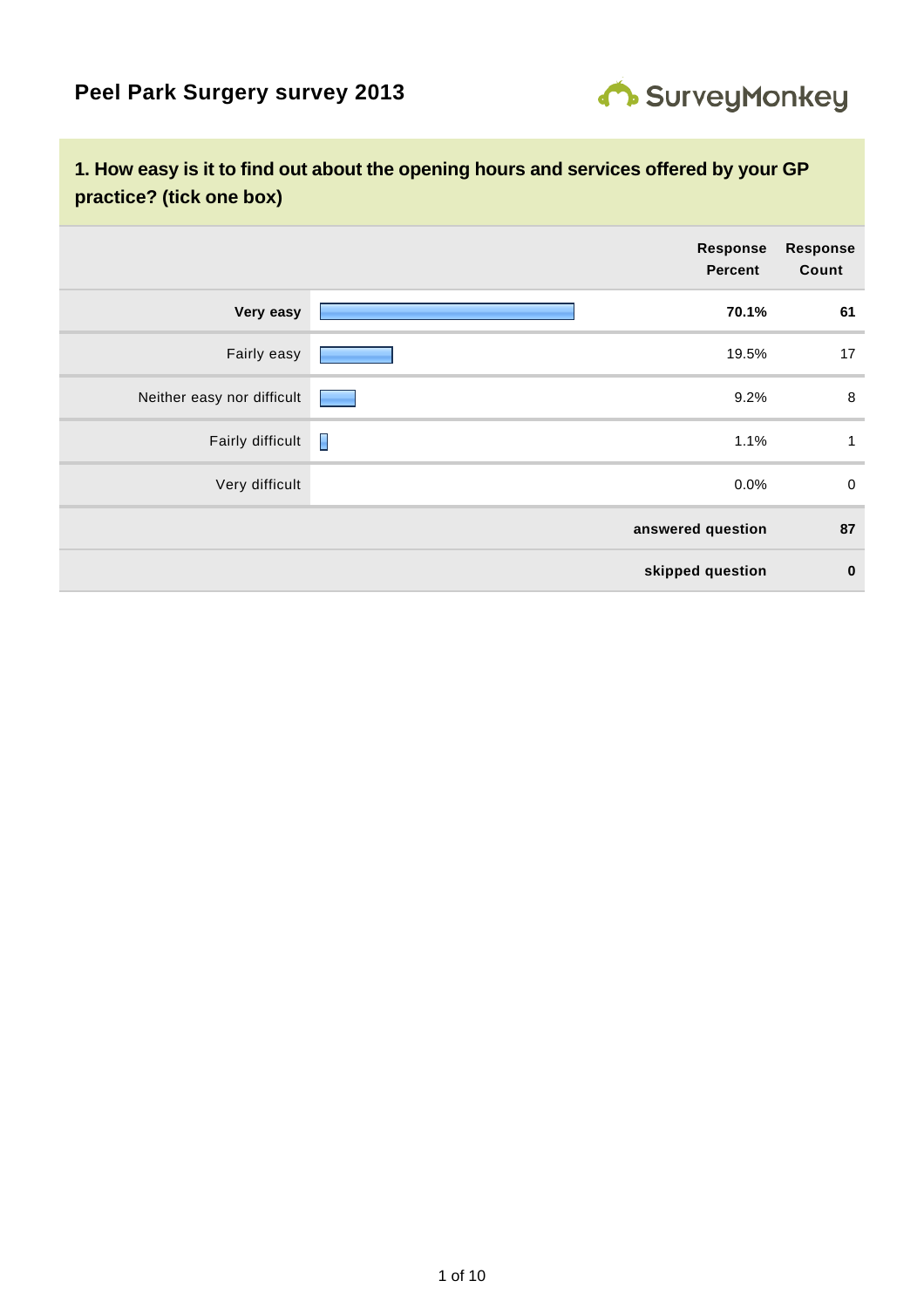# **2. How do you find out information about your GP practice? (tick all boxes that apply)**

|                                              |                | <b>Response</b><br><b>Percent</b>             | <b>Response</b><br>Count |
|----------------------------------------------|----------------|-----------------------------------------------|--------------------------|
| Friend, family, neighbour                    |                | 48.2%                                         | 40                       |
| Practice newsletter                          | E              | 4.8%                                          | $\overline{4}$           |
| <b>Local Involvement Network</b>             |                | 1.2%                                          | $\mathbf{1}$             |
| Practice noticeboard                         |                | 42.2%                                         | 35                       |
| Patient Advice and Liaison Service<br>(PALS) | $\Box$         | 3.6%                                          | $\sqrt{3}$               |
| Practice website                             |                | 21.7%                                         | 18                       |
| Practice leaflet                             |                | 12.0%                                         | 10                       |
| Voluntary group                              |                | 0.0%                                          | $\pmb{0}$                |
| Other website (for example, NHS<br>Choices)  |                | 1.2%                                          | $\mathbf{1}$             |
| Email                                        | $\blacksquare$ | 1.2%                                          | $\mathbf{1}$             |
|                                              |                | None of the above, I look at (please tell us) | $\overline{7}$           |
|                                              |                | answered question                             | 83                       |
|                                              |                | skipped question                              | 4                        |

# **3. Does this information meet your needs?**

| <b>Response</b><br>Count | <b>Response</b><br><b>Percent</b>                           |     |
|--------------------------|-------------------------------------------------------------|-----|
| 82                       | 96.5%                                                       | Yes |
| 3                        | 3.5%<br>н                                                   | No  |
| 3                        | If you ticked "no" please tell us how this can be improved. |     |
| 85                       | answered question                                           |     |
| $\overline{2}$           | skipped question                                            |     |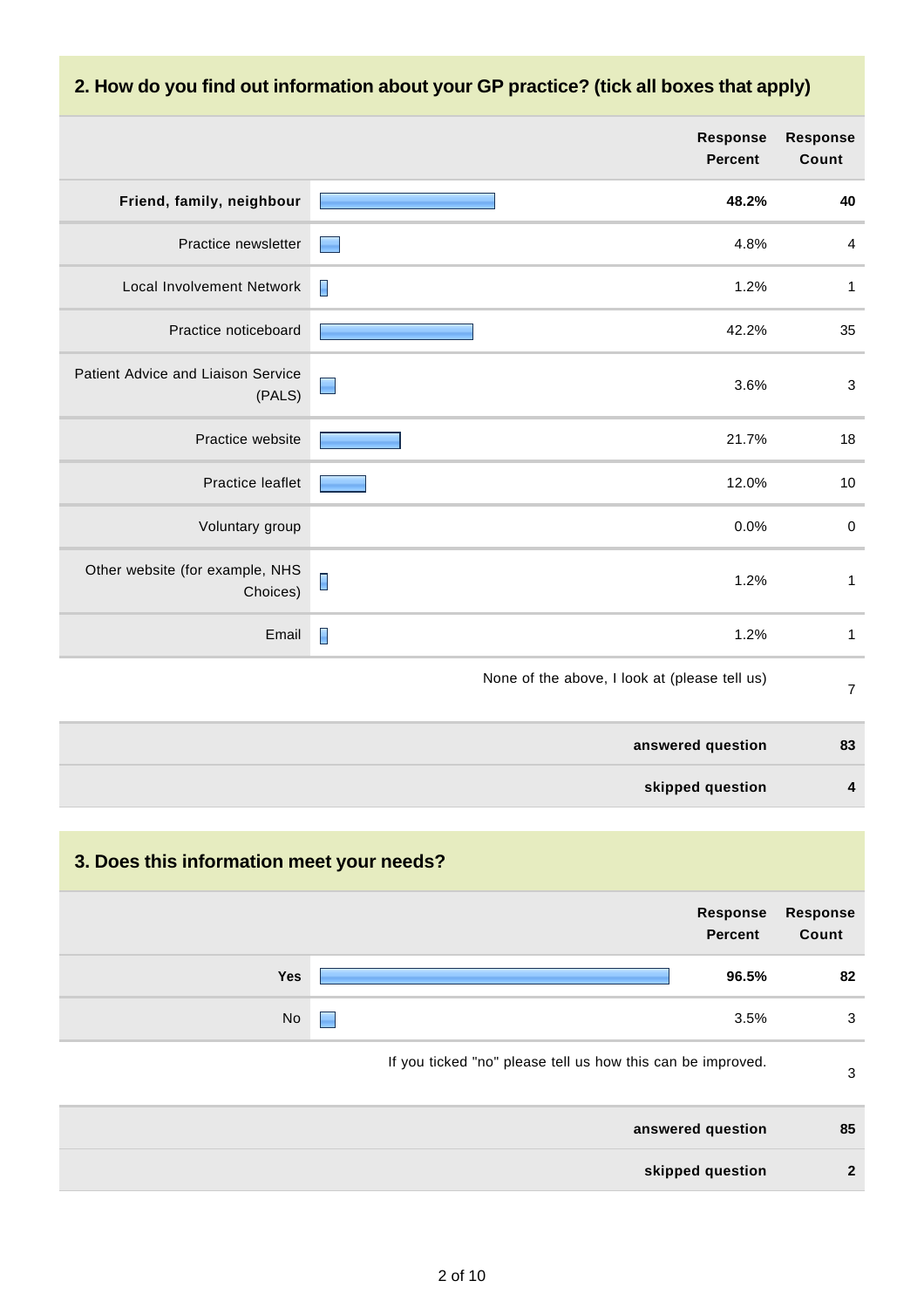#### **Response Response Percent Count Patients be given appointments 51.2% 44 with first available doctor** Be stricter with patients who arrive 34.9% 30 late Only deal with one problem for a 5.8% 5 patient at each consultation Offer patients longer, but fewer, 2.3% 2 appointments Offer appointments of different 23.3% 20 lengths Only deal with the family member for whom an appointment has been 26.7% 23 made Other (please specify) 6 **answered question 86 skipped question 1**

#### **4. In order to reduce waiting times, should we? (please tick any boxes you agree with):**

**5. In order to improve access we are now offering 'book on the day' appointments. Please tell us what you think of 'book on the day' appointments**

| <b>Response</b><br>Count | <b>Response</b><br><b>Percent</b> |                                                                             |
|--------------------------|-----------------------------------|-----------------------------------------------------------------------------|
| 37                       | 43.5%                             | I would prefer to pre-book my<br>appointment                                |
| 48                       | 56.5%                             | I would prefer to book my<br>appointment on the day and be<br>seen that day |
| 7                        | Other (please specify)            |                                                                             |
| 85                       | answered question                 |                                                                             |
| $\mathbf{2}$             | skipped question                  |                                                                             |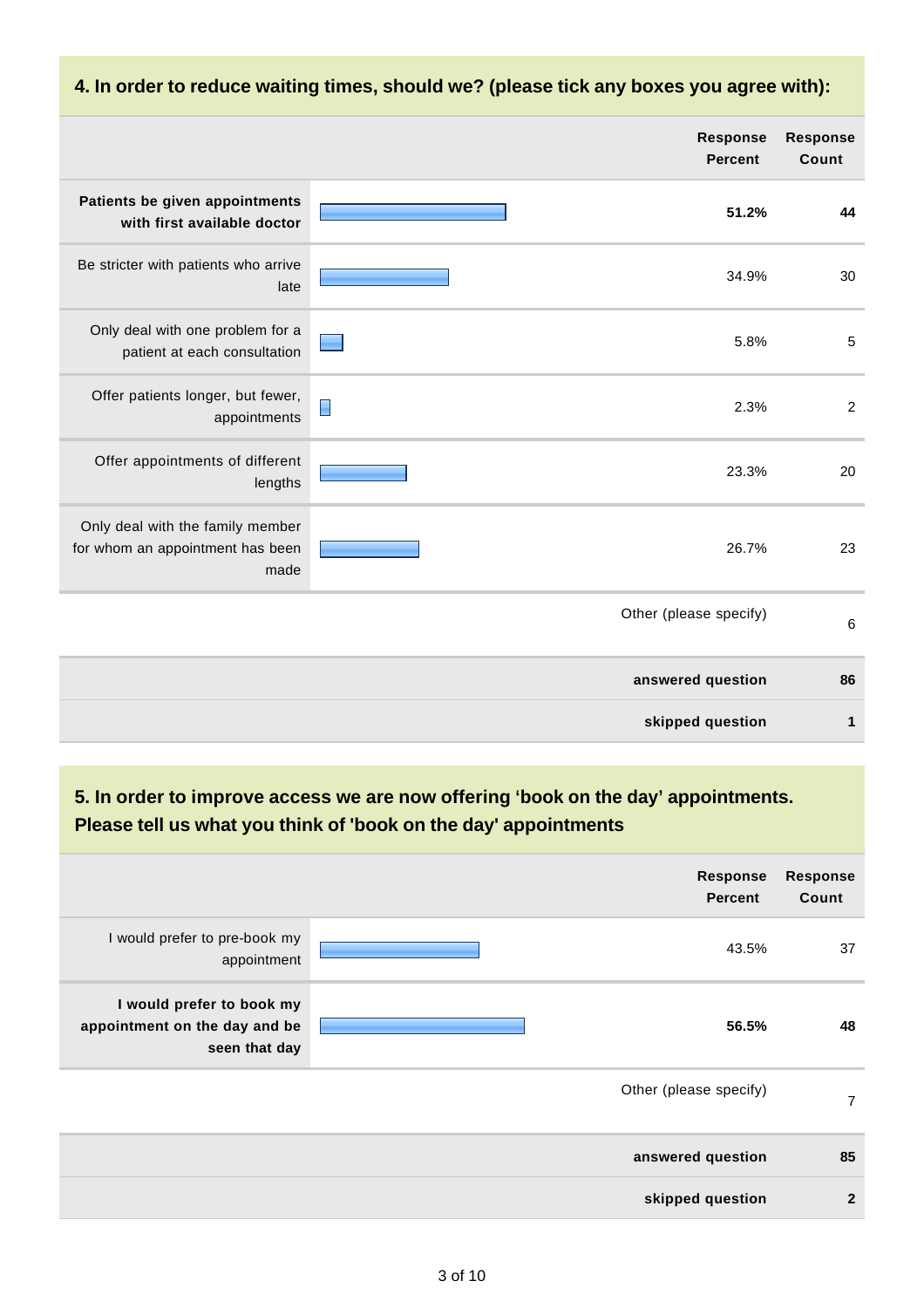### **6. In order to improve access we are thinking of offering one or two sessions per week of 'walk-in' appointments. Please tell us what you think of 'walk-in' appointments.**

|                                                                              | <b>Response</b><br><b>Percent</b> | <b>Response</b><br>Count |
|------------------------------------------------------------------------------|-----------------------------------|--------------------------|
| I think one or two sessions of<br>'walk-in' appointments is a good<br>idea   | 90.8%                             | 79                       |
| I think one or two sessions of 'walk-<br>in' appointments is not a good idea | 9.2%                              | 8                        |
|                                                                              | Other (please specify)            | 5                        |
|                                                                              | answered question                 | 87                       |
|                                                                              | skipped question                  | $\bf{0}$                 |

### **7. Thinking about access into the building at your surgery, how do you find this?**

| <b>Response</b><br>Count | Response<br><b>Percent</b>                |                 |
|--------------------------|-------------------------------------------|-----------------|
| 81                       | 93.1%                                     | Very easy       |
| $\overline{5}$           | 5.7%<br><b>Contract Contract Contract</b> | Fairly easy     |
| 1                        | H<br>1.1%                                 | Not very easy   |
| $\mathbf 0$              | 0.0%                                      | Not at all easy |
| 87                       | answered question                         |                 |
| $\mathbf 0$              | skipped question                          |                 |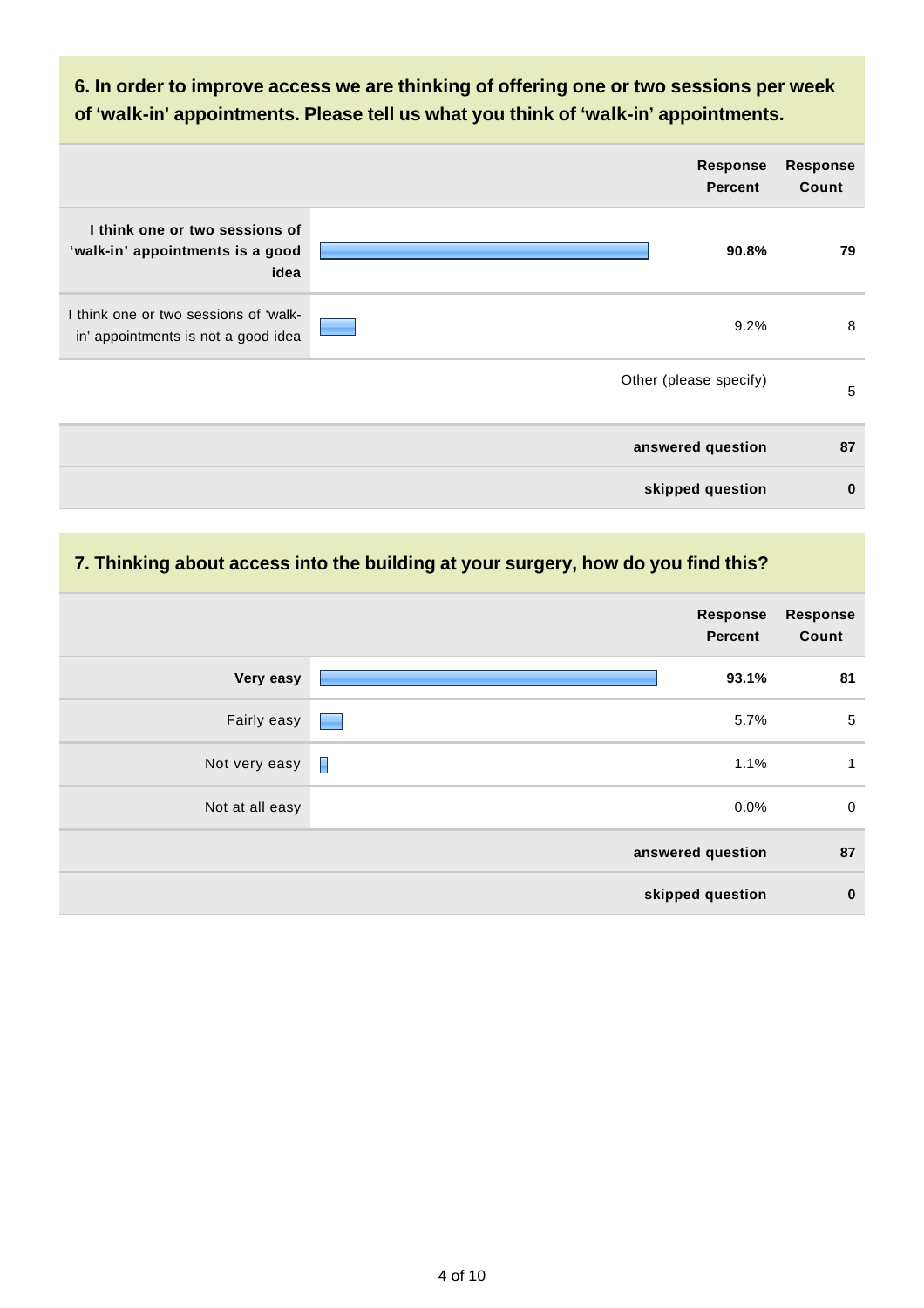| 8. Do you consider yourself disabled? |                                                                                                 |                          |
|---------------------------------------|-------------------------------------------------------------------------------------------------|--------------------------|
|                                       | <b>Response</b><br><b>Percent</b>                                                               | <b>Response</b><br>Count |
| Yes                                   | 9.4%                                                                                            | 8                        |
| <b>No</b>                             | 90.6%                                                                                           | 77                       |
|                                       | If you have answered yes to this question, please write any comments you wish to make about the |                          |

| answered question | 85           |
|-------------------|--------------|
| skipped question  | $\mathbf{r}$ |

surgery (for example, disabled toilets, height of desks, etc) in the box below: 2

# **9. Is it easy for you to find your way around the practice (for example, does the practice have clear signposting?)**

|            | Response<br>Percent | <b>Response</b><br>Count |
|------------|---------------------|--------------------------|
| <b>Yes</b> | 97.6%               | 83                       |
| No         | E<br>2.4%           | 2                        |
|            | answered question   | 85                       |
|            | skipped question    | $\mathbf{2}$             |

|                          |                            | 10. How clean is your GP surgery? |
|--------------------------|----------------------------|-----------------------------------|
| <b>Response</b><br>Count | Response<br><b>Percent</b> |                                   |
| 69                       | 81.2%                      | Very clean                        |
| 16                       | 18.8%                      | Fairly clean                      |
| $\boldsymbol{0}$         | 0.0%                       | Not very clean                    |
| $\mathbf 0$              | 0.0%                       | Not at all clean                  |
| $\mathbf 0$              | 0.0%                       | Don't know                        |
| 85                       | answered question          |                                   |
| $\overline{2}$           | skipped question           |                                   |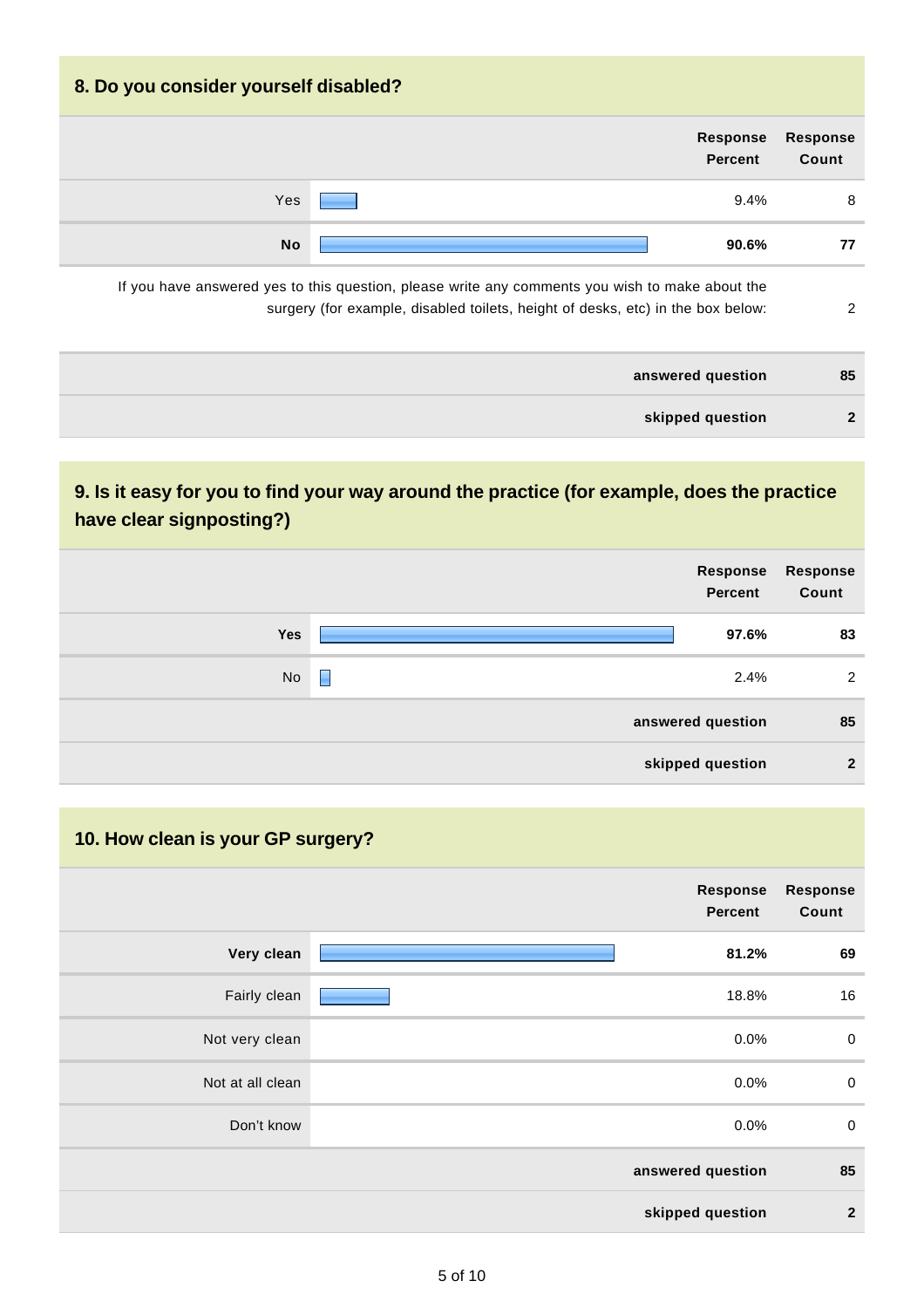**11. How satisfied are you that your consent is sought and your wishes respected when a request is received which requires the disclosure of your confidential information? (i.e. from solicitors on your behalf)**

|                             |   | Response<br><b>Percent</b> | <b>Response</b><br>Count |
|-----------------------------|---|----------------------------|--------------------------|
| Very satisfied              |   | 57.6%                      | 49                       |
| Satisfied                   |   | 25.9%                      | 22                       |
| Not satisfied at all        | H | 1.2%                       | 1                        |
| Not applicable or not aware |   | 15.3%                      | 13                       |
|                             |   | answered question          | 85                       |
|                             |   | skipped question           | $\overline{2}$           |

#### **12. How satisfied are you with the way in which your practice handles your confidential information?**

| <b>Response</b><br>Count | <b>Response</b><br><b>Percent</b> |                                            |
|--------------------------|-----------------------------------|--------------------------------------------|
| 55                       | 64.7%                             | Very satisfied                             |
| 21                       | 24.7%                             | Satisfied                                  |
| $\overline{2}$           | Π<br>2.4%                         | Not satisfied                              |
| $\overline{7}$           | 8.2%                              | Not aware that my information is<br>shared |
| 85                       | answered question                 |                                            |
| $\mathbf{2}$             | skipped question                  |                                            |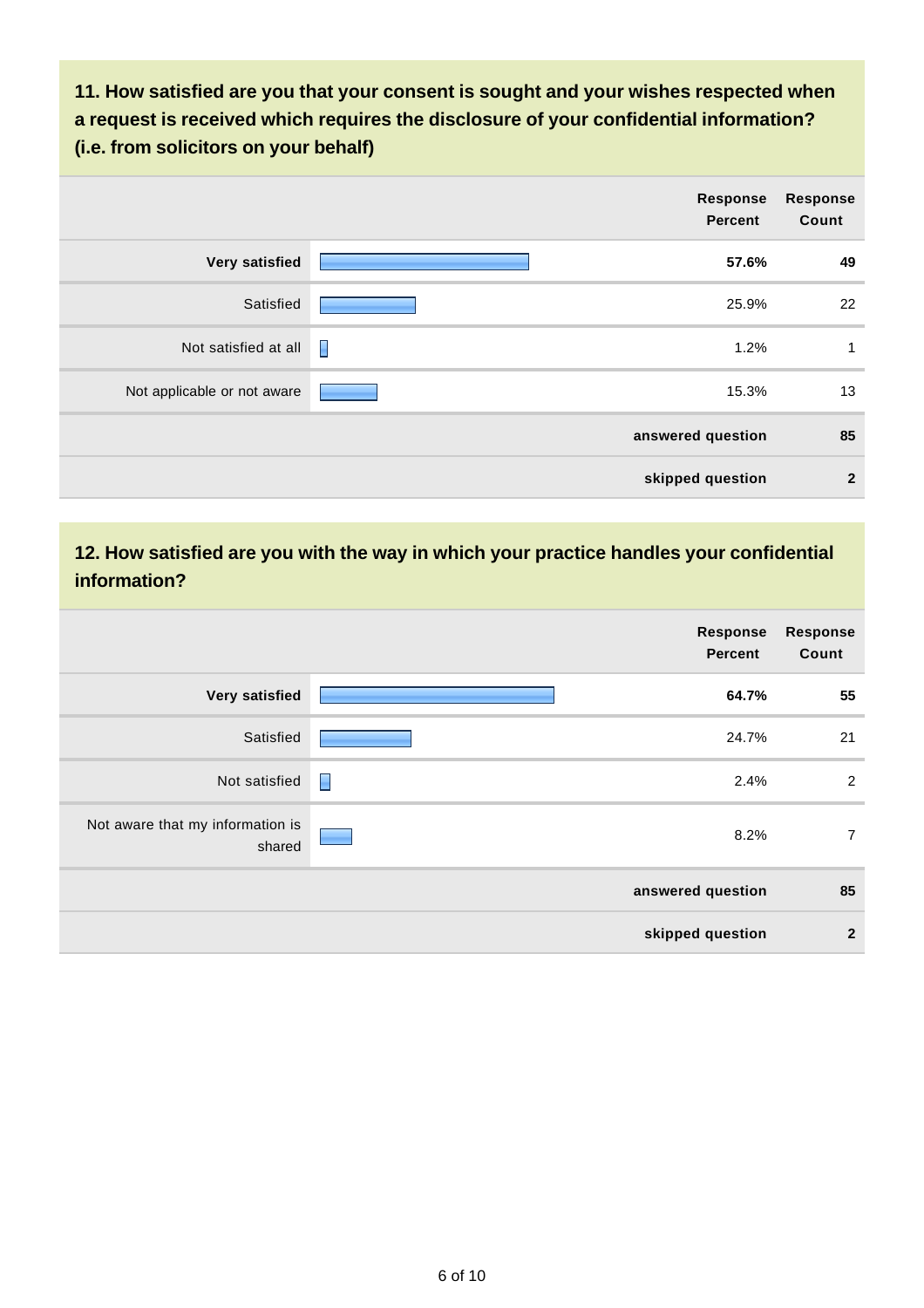**13. Generally, how satisfied are you with the service you get from your GP? (please tick one box below):**

|                                    | Response<br><b>Percent</b> | <b>Response</b><br>Count |
|------------------------------------|----------------------------|--------------------------|
| Very satisfied                     | 70.9%                      | 61                       |
| Satisfied                          | 27.9%                      | 24                       |
| Neither satisfied nor dissatisfied | Γ<br>1.2%                  | 1                        |
| <b>Dissatisfied</b>                | 0.0%                       | $\mathbf 0$              |
| Very dissatisfied                  | 0.0%                       | $\mathbf 0$              |
|                                    | answered question          | 86                       |
|                                    | skipped question           | 1                        |

# **14. Generally, how satisfied are you with the service you get from the practice nurse? (please tick one box below)**

|                                    | Response<br><b>Percent</b> | <b>Response</b><br>Count |
|------------------------------------|----------------------------|--------------------------|
| Very satisfied                     | 47.1%                      | 40                       |
| <b>Satisfied</b>                   | 49.4%                      | 42                       |
| Neither satisfied nor dissatisfied | $\blacksquare$<br>2.4%     | $\overline{2}$           |
| <b>Dissatisfied</b>                | I<br>1.2%                  | $\mathbf{1}$             |
| Very dissatisfied                  | 0.0%                       | $\mathbf 0$              |
|                                    | answered question          | 85                       |
|                                    | skipped question           | $\overline{2}$           |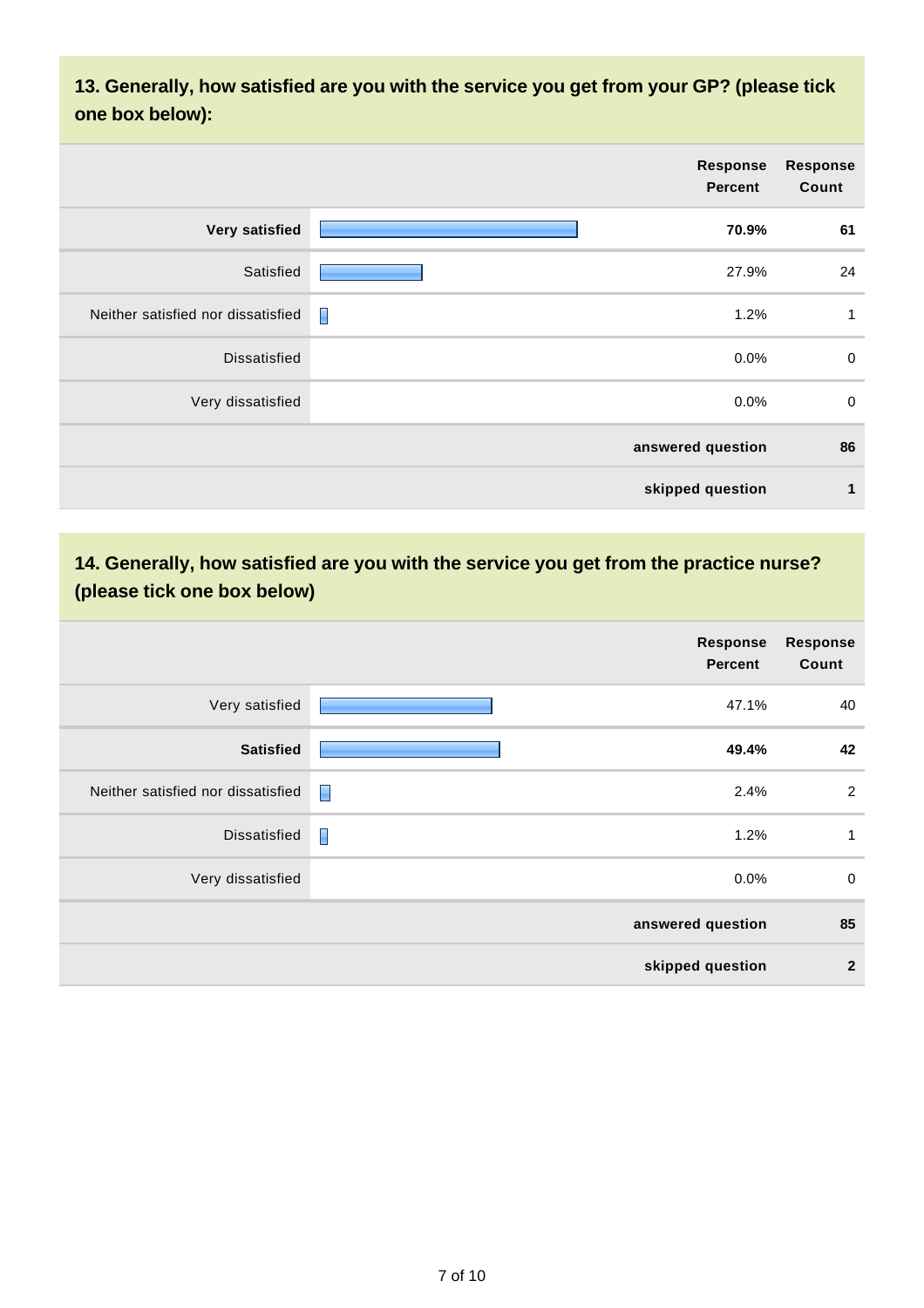### **15. Generally, how satisfied are you with the service you get from reception staff? (please tick one box below):**

|                                    | Response<br><b>Percent</b>                | Response<br>Count |
|------------------------------------|-------------------------------------------|-------------------|
| Very satisfied                     | 65.5%                                     | 57                |
| Satisfied                          | 26.4%                                     | 23                |
| Neither satisfied nor dissatisfied | 4.6%<br><b>Contract Contract Contract</b> | $\overline{4}$    |
| <b>Dissatisfied</b>                | П<br>2.3%                                 | 2                 |
| Very dissatisfied                  | П<br>1.1%                                 | 1                 |
|                                    | answered question                         | 87                |
|                                    | skipped question                          | $\bf{0}$          |

#### **16. Would you recommend your GP practice to someone who has just moved into your local area?**

|                                       |    | <b>Response</b><br><b>Percent</b> | <b>Response</b><br>Count |
|---------------------------------------|----|-----------------------------------|--------------------------|
| Yes, would definitely recommend       |    | 80.2%                             | 69                       |
| Yes, might recommend                  |    | 14.0%                             | 12                       |
| Not sure                              | L. | 3.5%                              | 3                        |
| No, would probably not recommend      | ▉  | 2.3%                              | 2                        |
| No, would definitely not<br>recommend |    | 0.0%                              | 0                        |

If you would recommend your GP surgery to someone else, please tell us why. If you would not recommend your GP surgery to someone else, please tell us why not. Please write your answer in the box below:

15

| answered question | 86 |
|-------------------|----|
| skipped question  |    |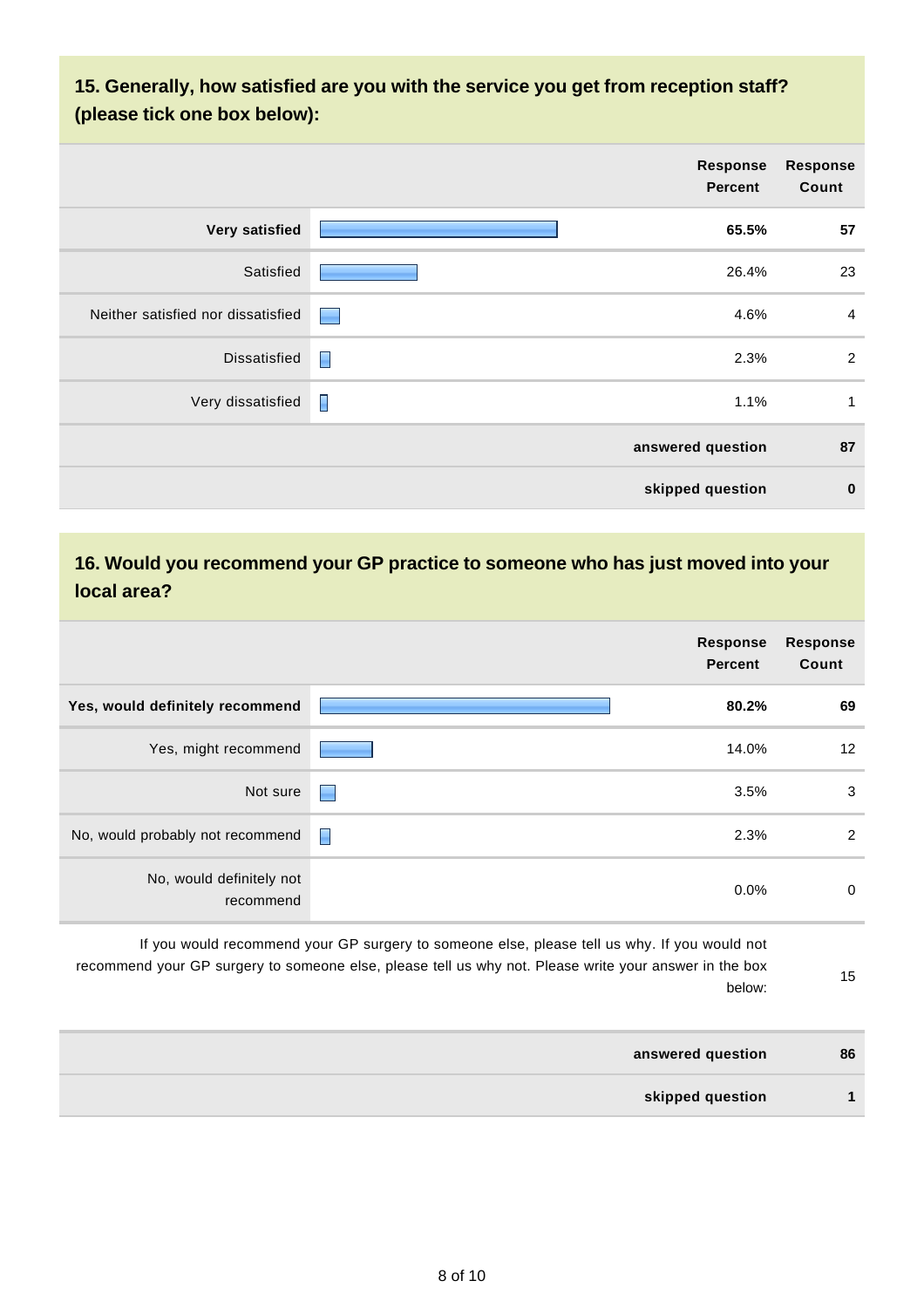**17. How would you prefer to be told about changes to local health services, for example, opening times of your GP practice, hospital services, treatment in the community, etc?**

|                       | Response<br><b>Percent</b> | <b>Response</b><br>Count |
|-----------------------|----------------------------|--------------------------|
| Email                 | 28.0%                      | 23                       |
| Newsletter            | 23.2%                      | 19                       |
| <b>Text messaging</b> | 36.6%                      | 30                       |
| Website               | 12.2%                      | 10                       |
|                       | Other (please tell us)     | $\overline{7}$           |
|                       | answered question          | 82                       |
|                       | skipped question           | $5\phantom{1}$           |

**18. How would you like to be involved in planning changes to local health services, for example, new services, hospital services (please tick all boxes that apply)**

|                                                                              | <b>Response</b><br><b>Percent</b> | <b>Response</b><br>Count |
|------------------------------------------------------------------------------|-----------------------------------|--------------------------|
| Patient participation group at GP<br>practice                                | 30.3%                             | 23                       |
| Local Involvement Network (LINk)                                             | E<br>1.3%                         | 1                        |
| As a member of a<br>hospital/foundation trust                                | 2.6%                              | $\sqrt{2}$               |
| Voluntary/community group                                                    | 10.5%                             | 8                        |
| None, I am not interested in<br>planning changes to local health<br>services | 56.6%                             | 43                       |
|                                                                              | Other (please tell us)            | 5                        |
|                                                                              | answered question                 | 76                       |
|                                                                              | skipped question                  | 11                       |